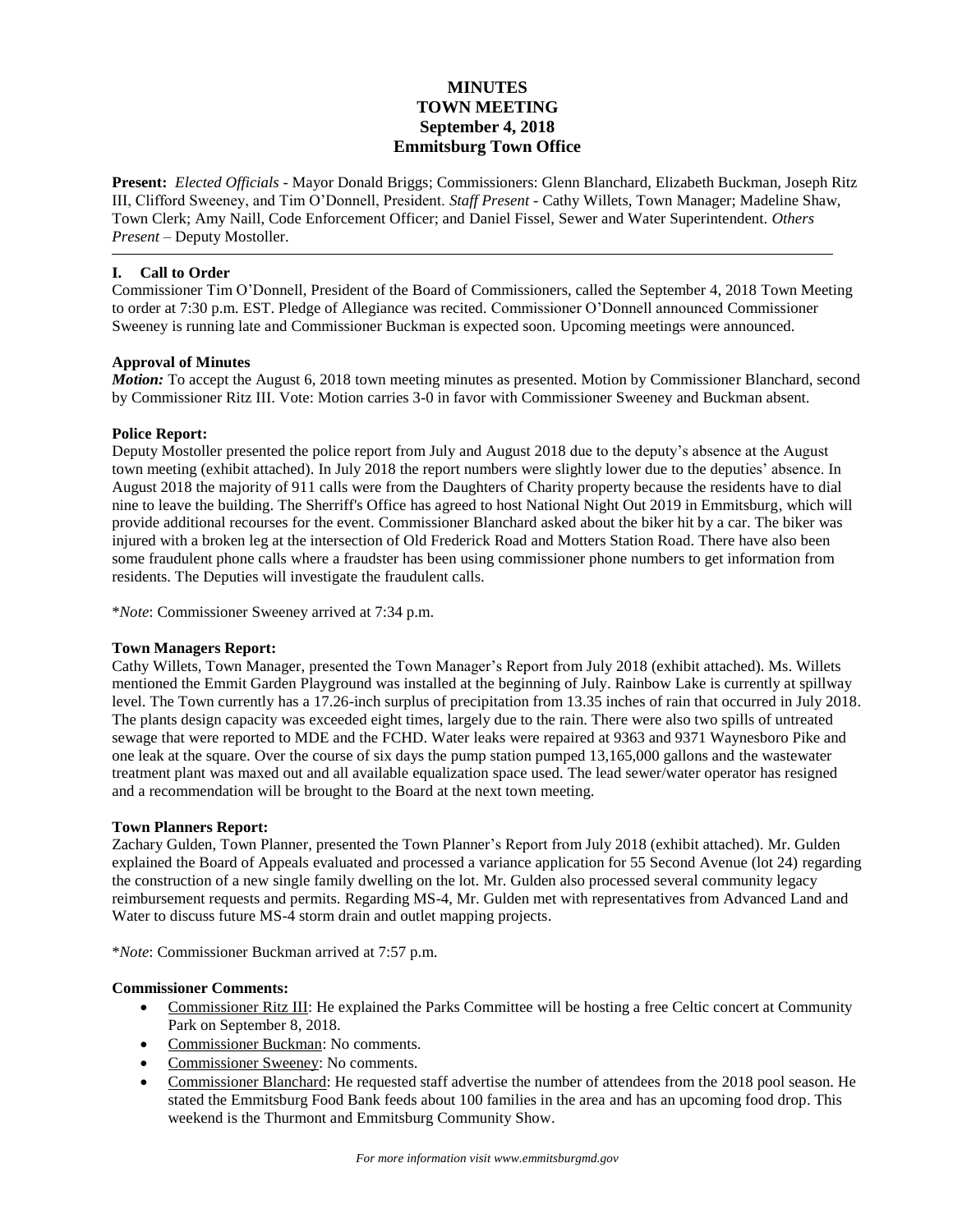Commissioner O'Donnell: He explained Indian Lookout Conservation Club is requesting hunting access get reintroduced to the Scott Road Farm property. A Town business is requesting the Board reconsider the allowance of temporary storage units to the building code.

#### **Mayor's Comments:**

Mayor Briggs attended numerous meetings in August 2018 (meetings listed in agenda packet). Mayor Briggs mentioned he met with the Dan Reaver, President of Emmitsburg Glass, Allen Knott, Chief Financial Officer of Emmitsburg Glass and Chip Jewell, Frederick County Fire and Rescue, regarding the glass etching Cochran Art. The Town hopes to have the art installed soon. The Town was awarded a grant for three interpretative wayside exhibits at the town square, Emmit House and Doughboy Statue. The Green Team had a meeting at the Seton Center, which is a sustainable building. He had a conference call regarding trying to get the Boys and Girls Club in Emmitsburg. Commissioner Ritz III inquired about the language on the wayside exhibits. Mayor Briggs explained the meeting held was to give historical information to the designers. A future meeting will finalize the text and photos used. The signs will be part of a historic walking tour the Town hopes to develop. The Board requested to see the signs before they are finalized.

#### **Public Comments:**

None. The individual signed up is speaking on the rezoning of 600 East Main Street (agenda item #2).

#### **Administrative Business:**

None.

### **Consent Agenda:**

- 1. Mark Walker to the Citizen's Advisory Committee. Term: 10/20/2018 to 10/20/2020. *Motion:* To accept the reappointment by Commissioner Ritz, second by Commissioner Blanchard. Vote: Motion carries 5-0 in favor.
- 2. Brian McKenney to the Citizen's Advisory Committee. Term: 09/04/2018 to 09/04/2020. *Motion:* To accept the appointment by Commissioner Sweeney, second by Commissioner Buckman. Vote: Motion carries 5-0 in favor.
- 3. Melissa McKenney to the Citizen's Advisory Committee. Term: 09/04/2018 to 09/04/2020. *Motion:* To accept the appointment by Commissioner Ritz III, second by Commissioner Blanchard. Vote: Motion carries 5-0 in favor.

# **Treasurer's Report:**

Commissioner Blanchard presented the Treasurer's Report for August 2018 (exhibit in agenda packet). The operating balance forward is \$5,581,552. There were no questions from the Board.

# **Planning Commission Report:**

None.

# **II. Agenda Items**

Agenda Item #1: Approval of the 2018 Elections Judges: Mayor Briggs explained there were five applicants and the town only needs four judges. He recommends the Board approve the first four judges that applied. Charlotte Mazaleski, Barbara Weedon and Sharon Hane have been the Town's election judges in prior years. Tammy May has County experience. The Board thanked the election judges for volunteering their time to serve the Town.

*Motion***:** To approve Charlotte Mazaleski for the town election judge for 2018.

Motion by Commissioner Sweeney, second by Commissioner Buckman. Vote: Motion carries 5-0 in favor. *Motion***:** To accept Barbara Weedon as an election judge.

Motion by Commissioner Buckman, second by Commissioner Sweeney. Vote: Motion carries 5-0 in favor. *Motion***:** To accept Tammy May as an alternate judge.

Motion by Commissioner Buckman, second by Commissioner Blanchard. Vote: Motion carries 5-0 in favor. *Motion*: To accept Sharon Hane as an election judge for the 2018 election.

Motion by Commissioner Ritz III, second by Commissioner Sweeney. Vote: Motion carries 5-0 in favor.

Agenda Item #2: Consideration of the Recommendation of the Town's Planning Commission to rezone Lots 10, 11, 15 and the Western Half of Lot 12, as Shown on the Revised Plan of Emmit Gardens, from Low Density Residential (R1) to Neighborhood Commercial (B1): Mr. Gulden, Town Planner, showed a map of the lots. Mr. Gulden explained a piecemeal map amendment is being requested on lots 10, 11, 15 and the western half of lots 12 recorded in Plat Books number 3, folio 52 (600/602 East Main Street Extension). The petitioner, Mr. Baldacchino, is alleging that there was a mistake at the last zoning of the property by the 2015 Comprehensive Plan and Comprehensive Rezoning because the property was rezoned without considering the prior property use (as a dental office). Commissioner O'Donnell stated his agreement that there was an error made on behalf of the Board of Commissioners prior since the Board did not know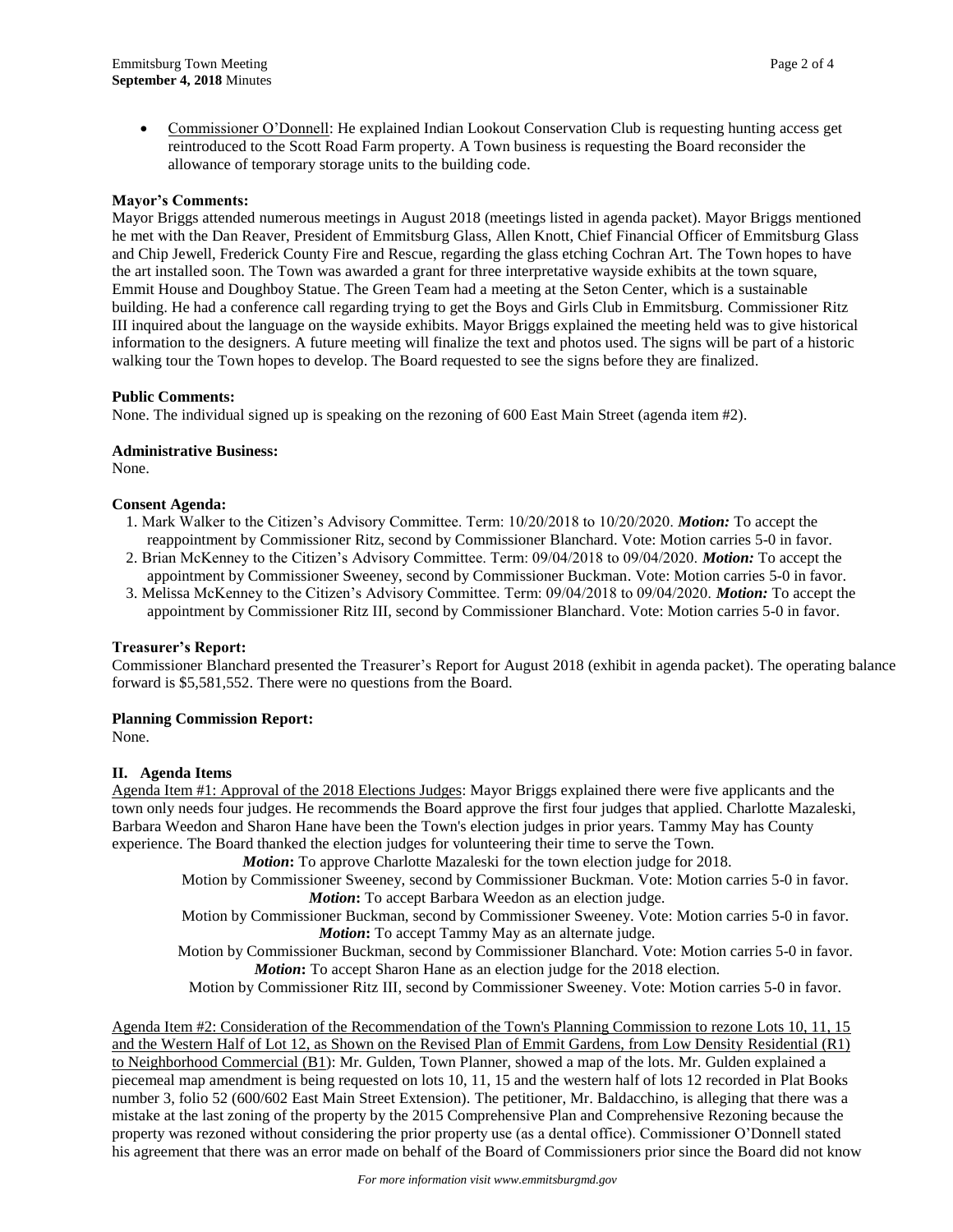moved to request a public hearing.

*Motion*: To set a public hearing date for October 1, 2018 at 7:30 p.m. and advertisement for the Zoning Map amendment request to rezone lots 10, 11, 15, and the western half of 12 as shown on the revised Plat of Emmit Gardens, recorded in Plat

Book No. 3, folio 52 from R-1 Low-Density Residential to B-1 Neighborhood Commercial.

Motion by Commissioner Ritz III. Vote postponed to allow family to comment on property. *Joseph Baldacchino, 12508 Killian Lane Bowie MD 20715*, stated he felt comfortable with the Board's decision.

*Motion Continued:* Motion by Commissioner Ritz III, second by Commissioner Buckman. Vote: 5-0 in favor. Mr. Gulden will remind Mr. Baldacchino of the hearing date via email and post signs for public notice in Town.

Agenda Item #3: Welcome Letter for New Residents for Discussion and Possible Consideration: Ms. Buckman explained the Citizen's Advisory Committee created the draft welcome flyer for new residents looking for basic community information such as where to find a doctor's office, veterinary office, etc. Commissioner Buckman explained not all businesses are included on the flyer due to space and the flyers intent to provide basic information to new residents only. It is not intended to replace the new Emmitsburg Business and Professionals Association (EBPA) brochure. The Town would send the flyers to new residents. Commissioner O'Donnell expressed concern over promoting certain businesses over others and the liability it exposes the Town if businesses are left out. Ms. Willets explained town staff has found the local utilities information useful when new residents call into the town office. Commissioner Buckman suggested scrapping the whole project. Commissioner O'Donnell recommended Commissioner Buckman reach out to the Maryland Municipal League to get an opinion on the flyer and liability.

Agenda Item #4: For Consideration Sewer Relining Project on East Main Street: Ms. Willets explained the Town has a significant issue with inflow and infiltration ( $I&I$ ), which is groundwater entering the sanitary sewer system through cracks and holes in the system. She recommends the Board pursue continuous future funding to prevent I&I. Daniel Fissel, Sewer and Water Superintendent, explained excess I&I creates unnecessary hardship on the wastewater treatment system. Excess I&I costs the Town \$2.00 per 1,000 gallons. The Town is spending over \$40,000 a month treating I&I in staff time, equipment wear and chemicals. The Town has lost 47,000 gallons in sanitary sewer overflows (SSOs) since the beginning of 2018. Mr. Fissel explained when Lincoln Avenue was relined 57 unused service connections were closed off. Pictures were reviewed in a PowerPoint that showed the current condition of the East Main Street line to include multiple cracks, holes and visible infiltration. Mr. Fissel estimates the lines were put in about 1930. The sewer relining process is completed between two man holes by flushing the line and using air pressure or steam to slide relining material into the pipe then expand the material and let it cure for 2-3 hours. Service lines will be cut out of the liner and a video footage will be taken for the Town's record. The Town collected three bids for the project. Town staff recommends Mr. Rehab, Inc. for \$80,575, which would be funded from the business fund as an asset addition with a depreciation of 50 years. Commissioner Sweeney believes this project will help save money in the long term. If approved, future relining projects would also be pursued by town staff. Mayor Briggs is supportive of the project. The street would not need to be torn up unless a major problem was found.

*Motion***:** To accept the Mr. Rehab's relining bid. Motion by Commissioner Sweeney, second by Commissioner Blanchard. Vote: Motion carries 5-0 in favor.

Agenda Item #5: Authorization to Proceed with Solicitation of Federal Funding: Ms. Willets explained the pumping station was built in 1964 and rehabbed in 1985. According to Duff and Phelps Report Services, the depreciation lifespan is 50 years; the current station is 54 years old. Pictures were reviewed of the existing pump station (PS). Mr. Fissel pointed out several significant problems to include rust, inoperable valves and overflows. Town staffs biggest concern is the overflows that happen at the PS when there is a large rain event due to the PS inability to keep up with the heavy flows. Town staff is concerned the station could fail soon due to the age of the structure. Commissioner Buckman inquired if a larger station could be built so heavier flows could be handled. Mr. Fissel explained the current PS capacity is based on the wastewater treatment plant capacity. A larger PS would overwhelm the wastewater treatment plant. Instead, Town staff recommends reducing overflows by building a new PS and taking steps to reduce I&I. Town staff requested the Board approve the Town's pursuit of United States Department of Agriculture (USDA) funding for a new PS so the Town can apply for funding. If the Board approves, the Town would publish and intent to apply in the newspaper and publish a bid for an engineering firm to submit bids regarding an environmental report and preliminary engineering report. The Board requested town staff present a ten or fifteen-year plan regarding sewer relining.

*Motion***:** For staff to proceed with solicitation of federal funding for a new pumping station for the Town. Motion by Commissioner Sweeney, second by Commissioner Blanchard. Vote: Motion carries 5-0 in favor.